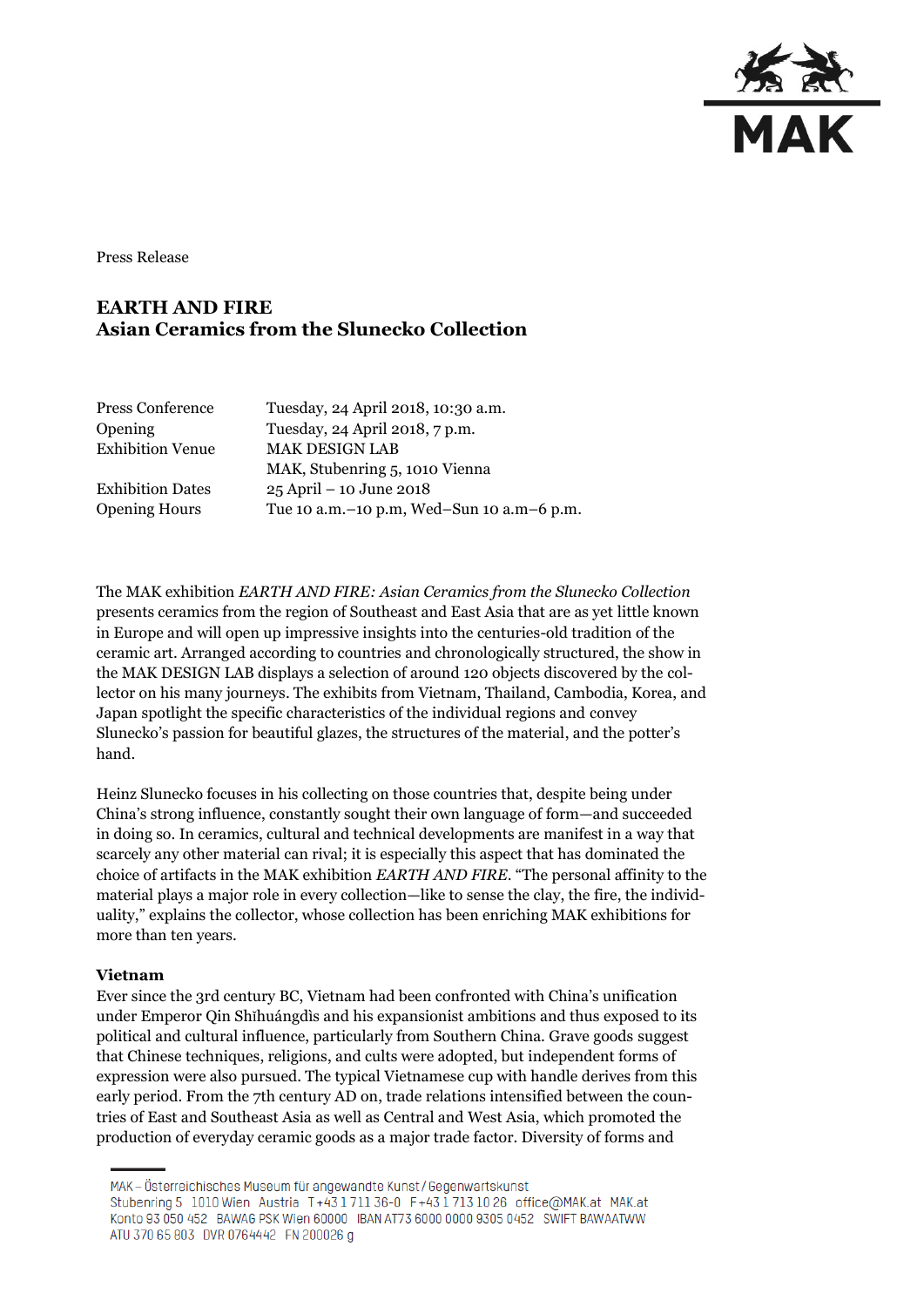

richly varied decorations characterize the ceramics of this period.

The Japanese upper class valued Vietnamese ceramics very highly. In their tea ceremonies they used bowls from the Lý Dynasty (1009–1225) of North Vietnam, their bright glazes and decorations with lotus petals profoundly imbued with the spirit of Buddhism. In art and culture Vietnamese rulers oriented themselves on China, which was reflected in ceramics in both style and technique.

### **Thailand and Cambodia**

From the second half of the 13th century onwards, the Thai people set up their own state based on the high culture of the Khmer Empire with its capital of Angkor. The center of ceramics production was relocated to the region around Sukhotai and Si Satchanalai. Here the production throve of a gray-tending stoneware with floral iron oxide painting, also luxury commodities with green celadon glaze. These ceramic artifacts of the Siamese peninsula are distinctive for their extraordinarily imaginative wealth of forms.

#### **Korea**

In contrast to Japan, an autonomous ceramic industry evolved in Korea, its forms and glazes being highly valued all over Asia. Until the 13th century the most notable developments were in stoneware with celadon glaze. Forms seemingly borrowed from metalwork are decorated in a great variety of techniques and glazed olive-green. Most particularly and known solely from Korea—is the intarsia technique (sanggam), which involves incising the decoration into the biscuit ceramic and then filling it with bright or dark clay. Socalled Buncheong ware exercised great influence on the development of Japanese ceramics, and it dominated until into the 16th century.

#### **Japan**

Besides a smaller selection of historical ceramics used in the tea ceremony, the pieces on show in the MAK exhibition *EARTH AND FIRE* are mainly focused on ceramic families the collector Heinz Slunecko has been cultivating friendly relations with them for many years. Especially worthy of mention are ceramics from the Yamaguchi Province in West Honshū, where we can still detect Korean influence in the works.

Thanks to its deep-red earth, idiosyncratic designs, and irregular surface composition, Bizen ware gained fame far beyond the borders of Japan and since the mid-20th century has been enjoying a creative boom. The ceramic artist and craftsman Yū Fujiwara (1932– 2001), distinguished as "Living National Treasure", is represented in the MAK exhibition with several objects. His works are founded on a long family tradition and have achieved great significance for the further development of Bizen ware.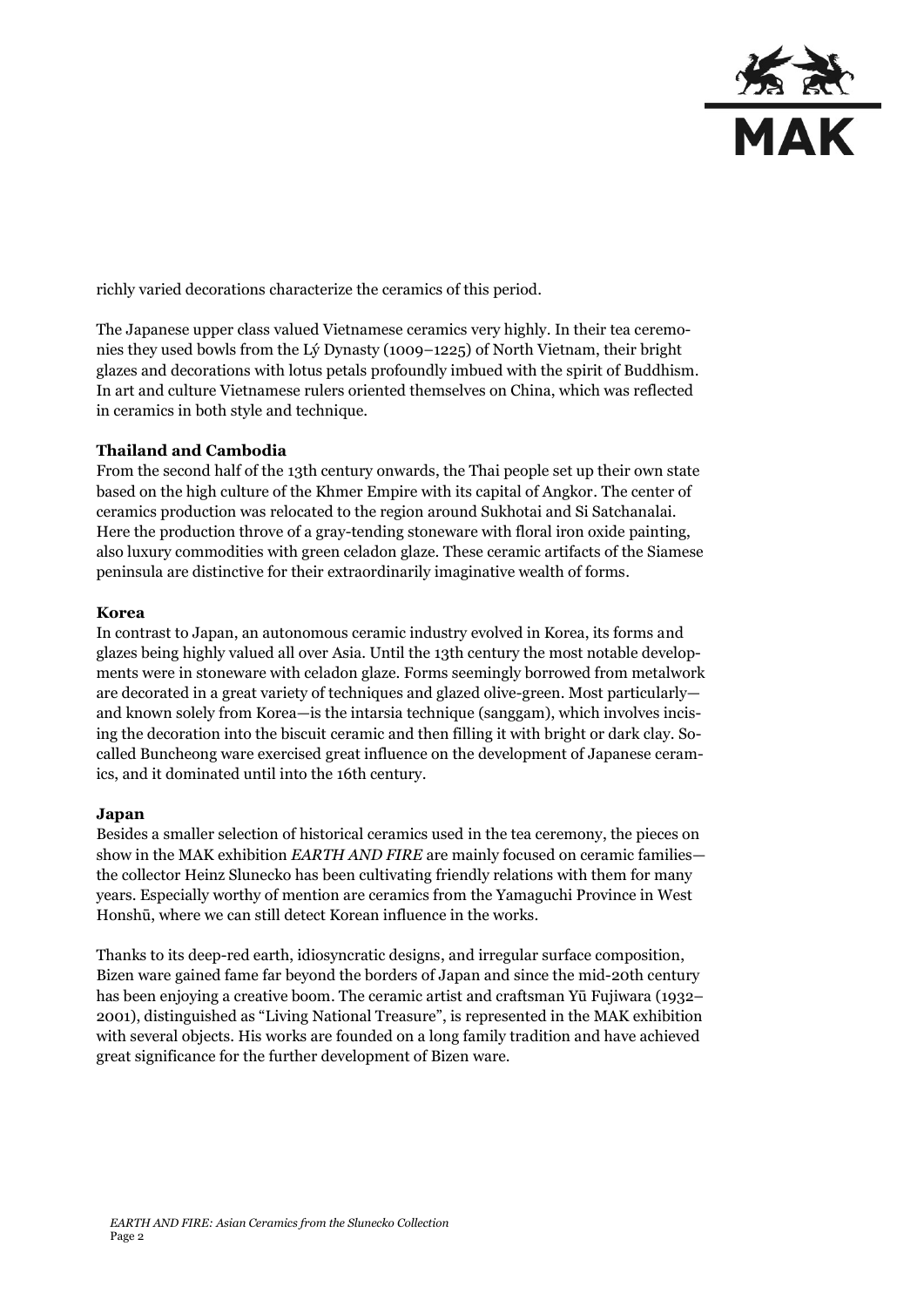

Countering the strong dominance of Chinese ceramics on the European continent, the MAK exhibition *EARTH AND FIRE: Asian Ceramics from the Slunecko Collection* with its focus on Vietnam, Thailand, Cambodia, Korea, and Japan offers a revision of the European image of the ceramics of East and Southeast Asia and opens up a new perspective onto the plain and simple objects made out of earth and fire.

Object selection and exhibition texts: Heinz Slunecko

Press photos are available for download at MAK.at/en/presse.